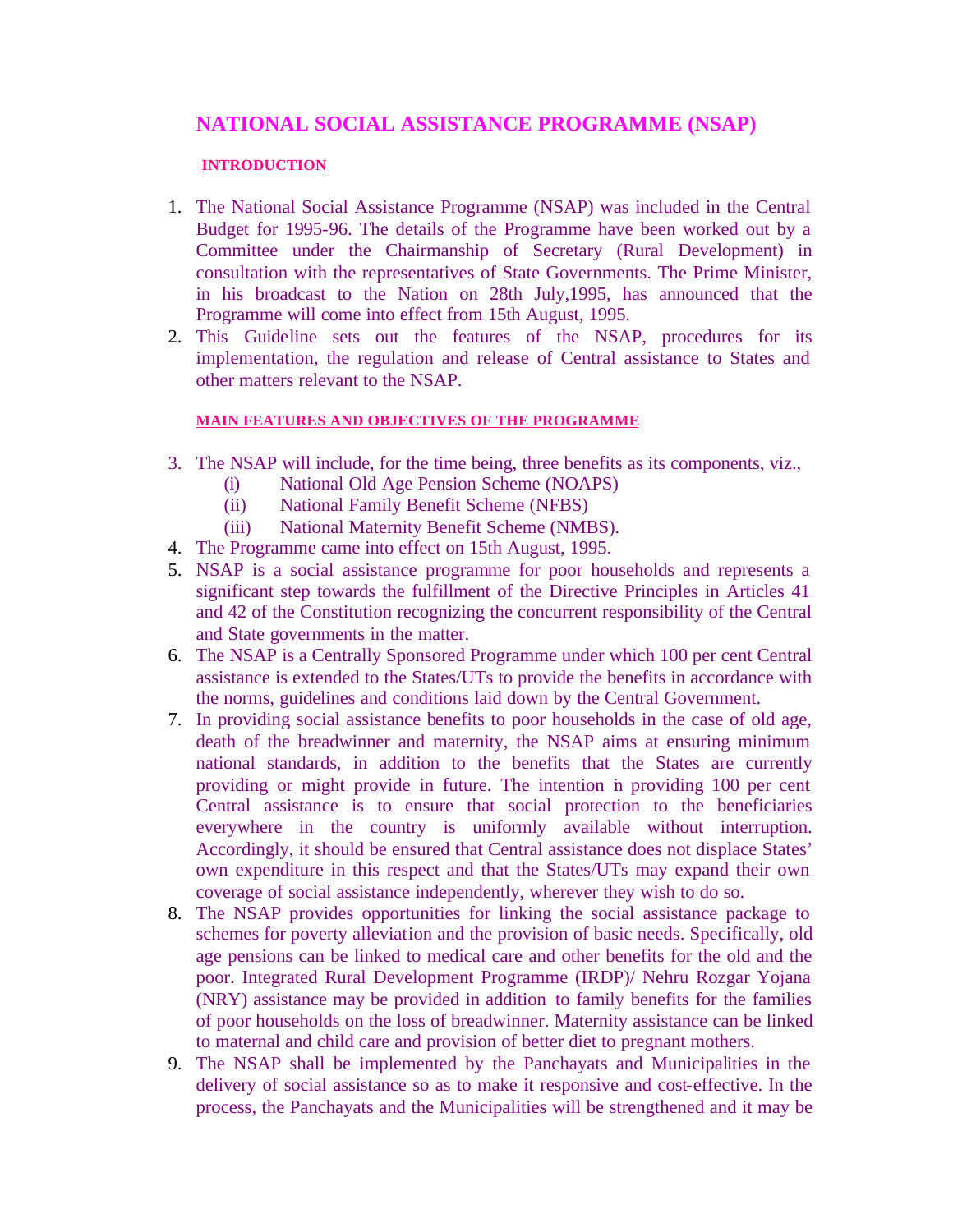possible for them to mobilize local resources for supplementing benefits from the Government. Panchayats and Municipalities will be encouraged to involve voluntary agencies to the extent possible in taking these benefits to the poor households for whom they are intended. The responsibility for implementation shall, however, rest on the Panchayats and the Municipalities.

10. The NSAP will be implemented in the States/UTs in accordance with the General Conditions applicable to all the components of the NSAP as well as the Specific Conditions applicable to each component. These are set out below:

#### **GENERAL CONDITIONS**

- 11. The scales of benefit under the NSAP would be as below:
	- i. National Old Age Pension Scheme (NOAPS): Rs.75/- per month per beneficiary.
	- ii. National Family Benefit Scheme (NFBS): Rs.10,000/- in case of death of the primary breadwinner to the bereaved household.
	- iii. National Maternity Benefit Scheme (NMBS): Rs.500/- per pregnancy up to the first two live births.
- 12. Any scheme of social security operated in the State/UT with the Central funds provided for the National Social Assistance Programme (NSAP) will carry the name of the appropriate component of the NSAP such as, the National Old Age Pension Scheme, the National Family Benefit Scheme and the National Maternity Benefit Scheme.
- 13. The State/UT Governments will:
	- i. Ensure wide and continuous publicity to the benefits under the NSAP and the procedures for claiming them through posters, brochures, media and other means. They shall ensure that application forms are widely available in local languages. Procedure for verification of applications should be prompt and simple. Sanctions should be expeditious. Delays and malpractices should be eliminated in disbursement. Adequate accounting arrangements should be instituted to enable proper post-audit. Every effort should be made through these means to ensure that only eligible persons obtain the benefits.
	- ii. Subject to these and other guidelines issued by the Government of India from time to time, suitable procedures may be instituted for the implementation of the Programme and Government of India kept informed. They may also comply with any modifications that Government of India may indicate, based on review. In the procedures so instituted, the nodal authority for the NSAP as well as the sanctioning authority for each scheme under the NSAP at the District level will also be prescribed.
	- iii. Intimate to the Government of India the number of beneficiaries under each component of the NSAP, district-wise. In order to facilitate smooth flow of funds to the implementing agencies and to ensure prompt disbursal of benefits under NSAP, the State/UT Governments would arrange for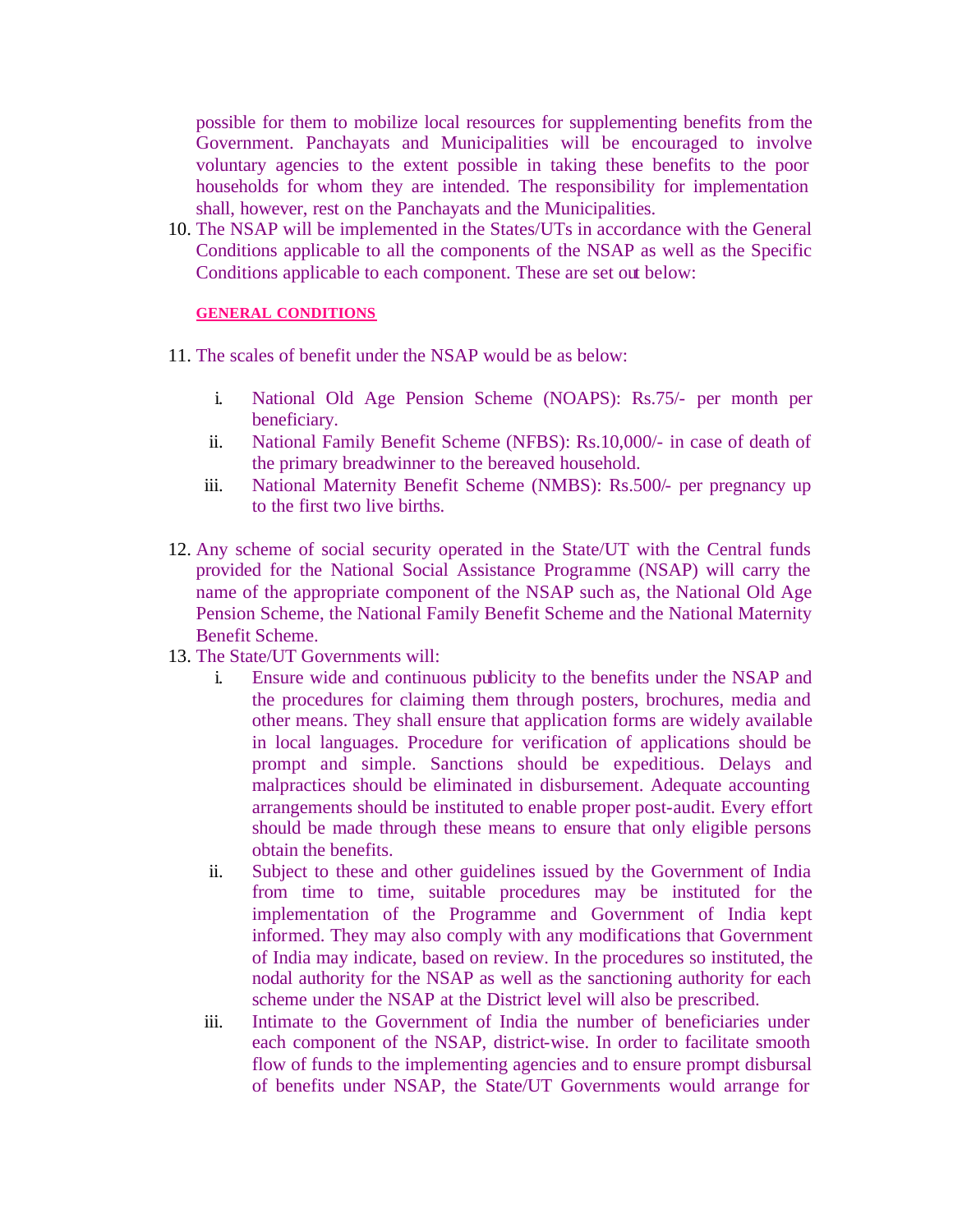opening of separate accounts at the District level for the release of funds by the Central Government under the NSAP, for the district.

iv. Constitute State level and District level Committees for the purposes laid down in these guidelines in the implementation of the NSAP.

 The State Level Committee will be headed by the Chief Secretary and will include

- 1. concerned Secretaries such as Finance, Rural Development, Municipal Affairs, Health and Welfare;
- 2. a nominee of the Union Ministry of Rural Development; and
- 3. a nominee of the Ministry of Urban Development; and
- 4. independent experts and representatives of NGOs.

This Committee will be responsible for monitoring and evaluation of the Programme and matters concerned therewith and to report to the Government of India.

 The District Level Committee (DLC) will be headed by the Collector and will include :

- a. concerned Members of Parliament;
- b. about one-third of the Members of the State Legislative Assembly from the district, as far as possible representing all political parties;
- c. Chairperson of the Zilla Parishad and/or of its relevant Standing Committee;
- d. Heads of the relevant Departments at the District level;
- e. representatives from among chairpersons of Panchayat Samitis and Municipalities; and
- f. independent experts and representatives of NGOs. The District Level Committee will be responsible for monitoring and evaluating the Programme and for matters concerned therewith.

 14. The District Collector or any other officer given the nodal responsibility of implementing the NSAP at the District level, will be responsible for:-

- i. efficient implementation of the NSAP in accordance with these guidelines and the procedures instituted;
- ii. giving wide publicity to the NSAP and its procedures;
- iii. for convening meetings regularly of the District level Committee.
- iv. for monitoring and compiling information about the implementation of the scheme and furnishing it to the prescribed authorities;

The District Collector/Sanctioning Authority, in turn, will be responsible for arranging the payment of the benefit to the beneficiaries. Disbursement of this benefit to individual beneficiaries may take place preferably in the gram Sabhas / neighbourhood committees as the case may be.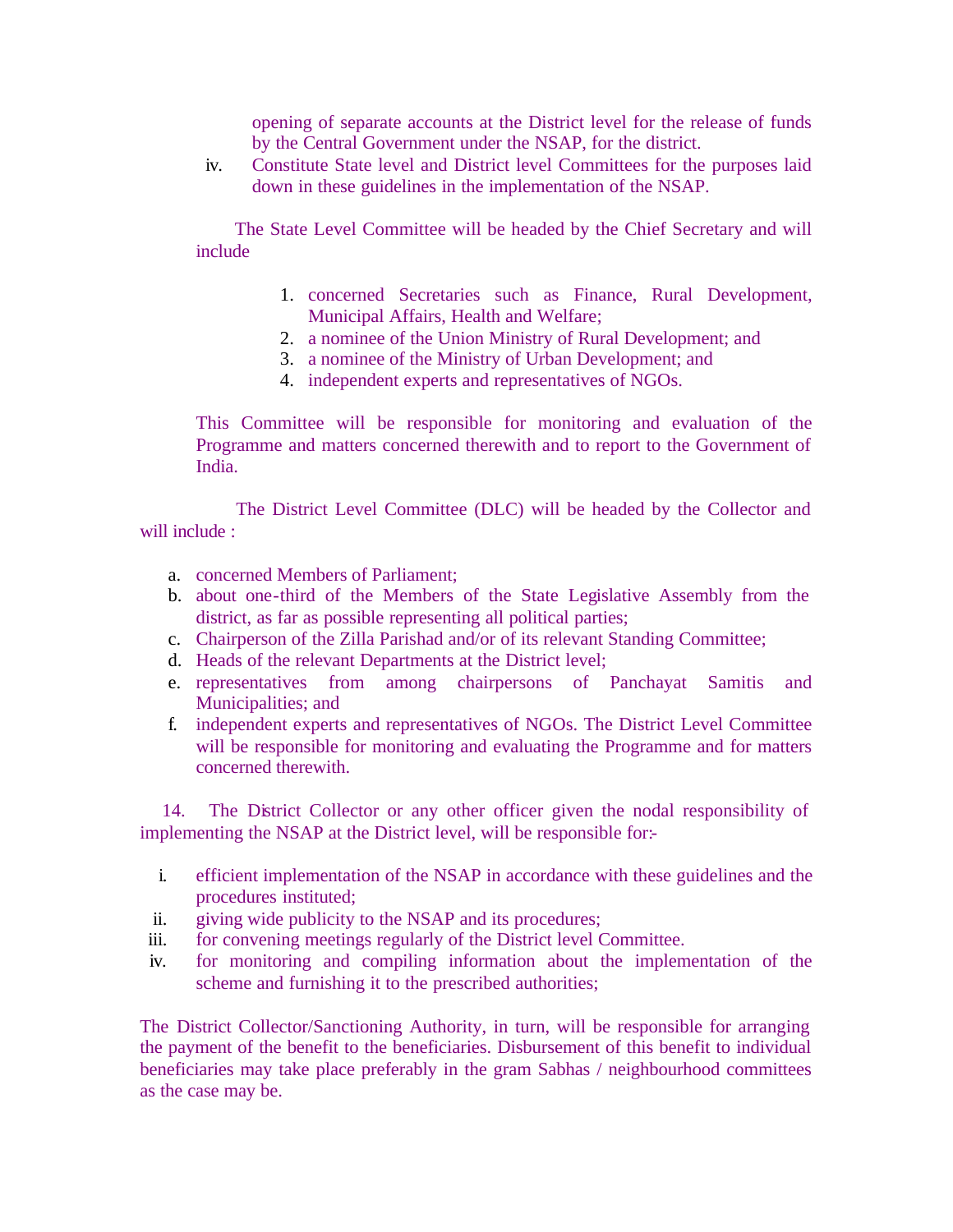- 15. The Panchayats/Municipalities will be responsible for implementing the schemes in their respective areas of operation and for:
	- i. Disseminating information about the NSAP and the procedures for obtaining benefits under it. In this task, they should encourage and involve the cooperation of voluntary organisation.
	- ii. The Gram Panchayat/ Municipalities are expected to play an active role in the identification of beneficiaries under the three schemes. The State Government may thus communicate targets for NOAPS, NFBS and NMBS to the Gram Panchayats / Municipalities so that identification can take place in the gram Sabhas by the gram panchayats and in neighbourhood /mohalla committee by the Municipalities in line with these targets. Further, central assistance under NOAPS, NFBS and NMBS may also be preferable disbursed in public meetings, such as gram sabha meetings in the rural areas and neighbourhood /mohalla committees in urban areas.
	- iii. Monitoring and following up delays, if any, in sanctions and disbursement.
- 16. All benefit payments should preferably be payable to the bank account of the beneficiary in the Post office Savings Bank or in a commercial bank or through Postal Money Order. However, in the case of NOAP and NMBS cash disbursement may be permitted provided the payment is made in public meetings preferably of Gram Sabha in village and in neighbourhood/ mohalla committees.

# **NATIONAL OLD AGE PENSION SCHEME**

Specific conditions:

- 17. Central assistance under the NSAP will be available for old age pensions provided strictly according to the conditions in Paragraph 18 below. No other criteria will be valid.
- 18. For purposes of claiming Central assistance, the following criteria shall apply:
	- i. The age of the applicant (male or female) shall be 65 years or higher.
	- ii. The applicant must be a destitute in the sense of having little or no regular means of subsistence from his/her own sources of income or through financial support from family members or other sources. In order to determine destitution, the criteria, if any, currently in force in the States/UTs Governments may also be followed. The Government of India reserve the right to review these criteria and suggest appropriate revised criteria.
	- iii. The amount of the old age pension will be Rs.75 per month for purposes of claiming Central assistance.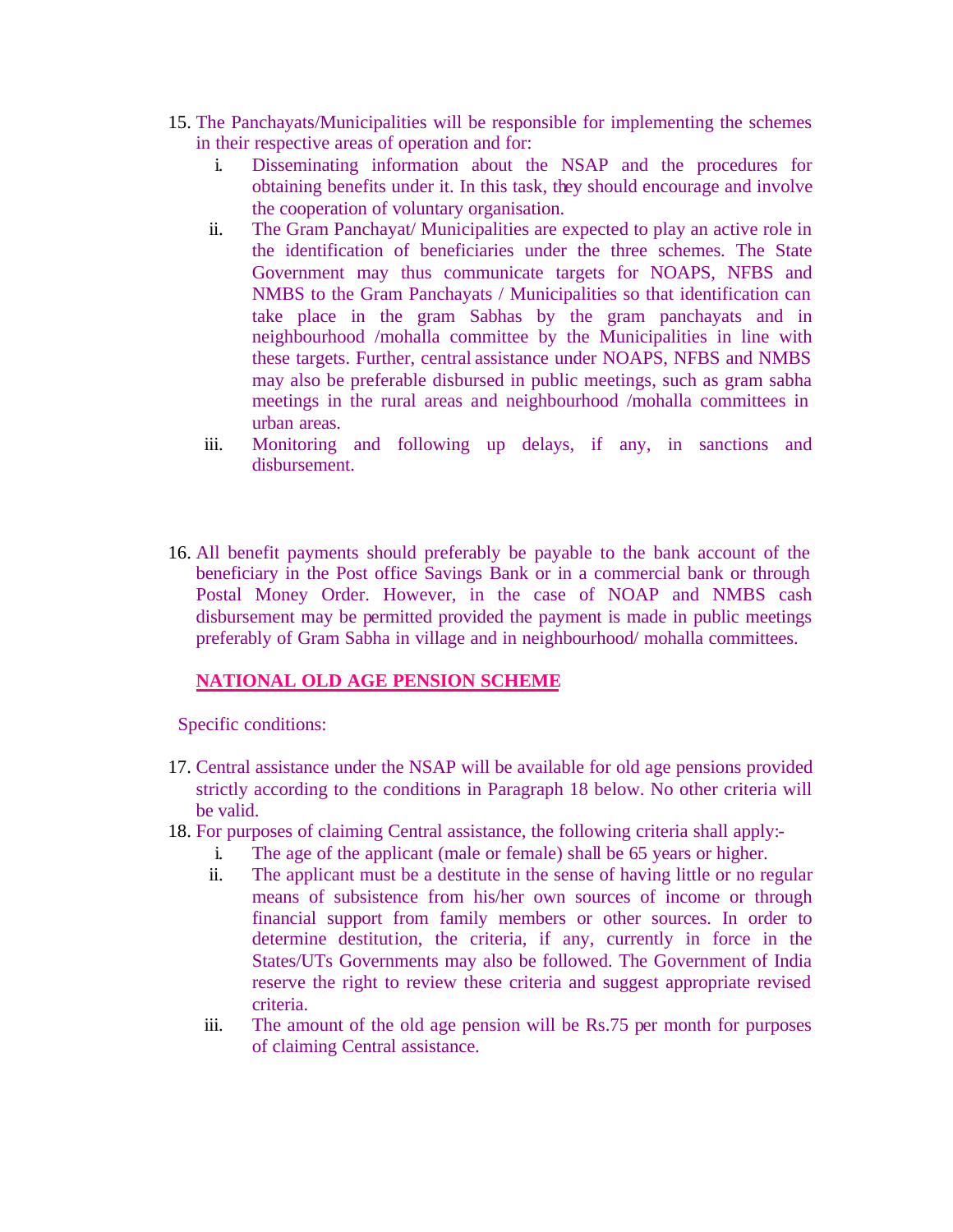- iv. The ceiling on the total number of old age pensions for purposes of claiming Central assistance will be as specified for the States/UTs in Table I.
- v. The benefit under NOAPS should be disbursed, in not less than two installments in a year and if possible the benefit may be disbursed in more installments as per directions of the State Government.
- 19. Village Panchayats and relevant Municipalities shall report every case of the death of a pensioner immediately after its occurrence to the appropriate sanctioning authority. The sanctioning authority shall ensure that payments are stopped thereafter.
- 20. The sanctioning authority shall have the right to stop/recover payments of any pension sanctioned on the basis of false or mistaken information about eligibility.

# **NATIONAL FAMILY BENEFIT SCHEME**

Specific Conditions:

21. Central assistance will be available for a lumpsum family benefit for households below the poverty line on the death of the primary breadwinner in the bereaved family subject to the conditions in Paragraph 22 below:

22. For purposes of determining Central assistance the following criteria shall apply:

- i. The 'primary breadwinner' will be the member of the household -male or female- whose earnings contribute substantially to the total household income.
- ii. The death of such a primary breadwinner should have occurred whilst he or she is in the age group of 18 to 64 years i.e. more than 18 years of age and less than 65 years of age.
- iii. The bereaved household qualifies as one below the poverty line according to the criterion prescribed by the Government of India.
- iv. The Central assistance under the scheme will be Rs.10,000/- in the case of death of the primary bread-winner.
- v. The ceiling on the total number of family benefits for purposes of claiming Central assistance will be as calculated for the States/UTs in Table I.
- 23. The family benefit will be paid to such surviving member of the household of the deceased who, after due local inquiry, is determined to be the head of the household. For the purpose of the Scheme, the term 'household' would include spouse, minor children, unmarried daughters and dependent parents. In case of death of an unmarried adult, the term "household" would include minor brothers/sisters.
- 24. The sanctioning authority shall have the right to recover payments made on the basis of false or mistaken information about eligibility.

## **NATIONAL MATERNITY BENEFIT SCHEME**

Specific Conditions: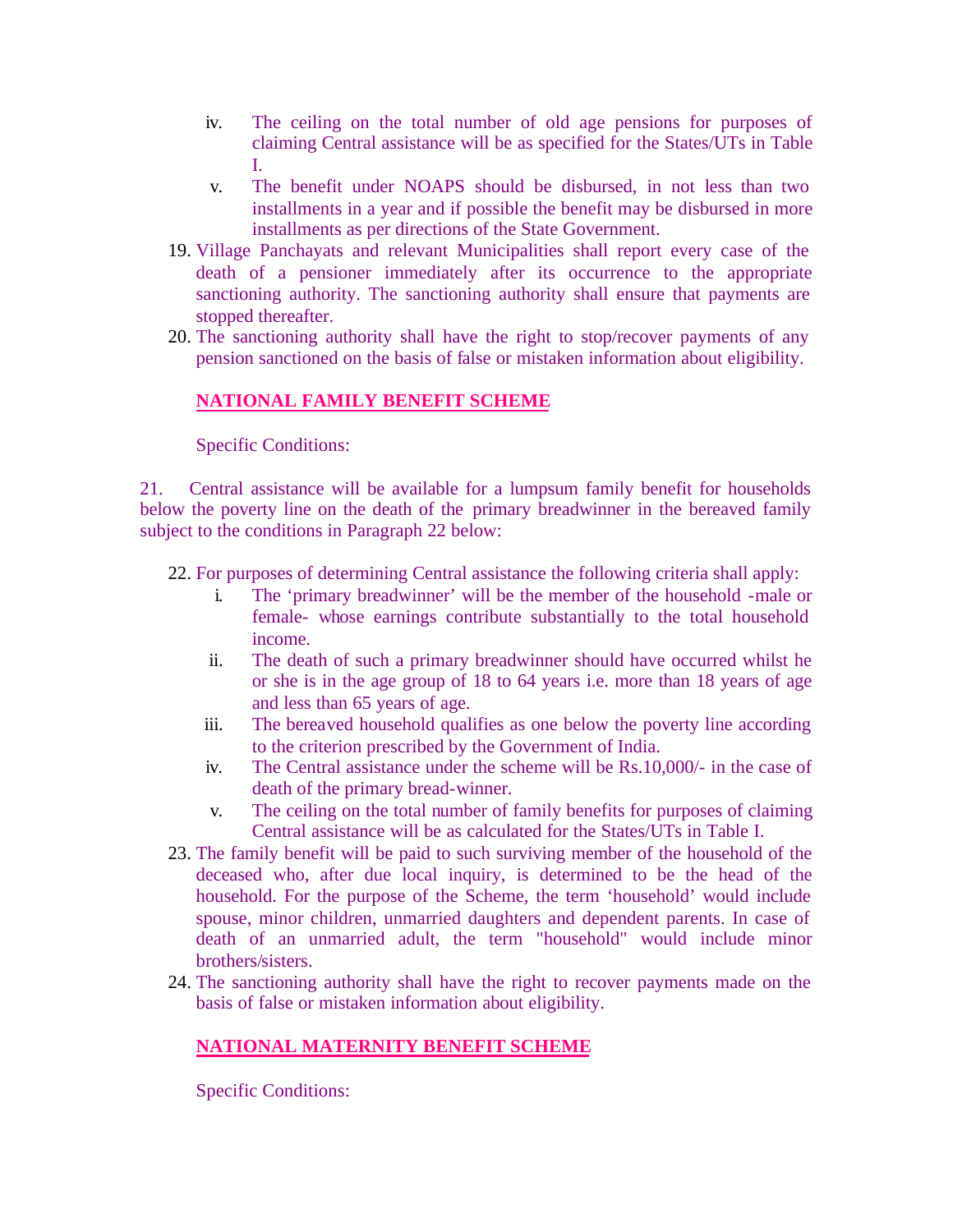- 25. The maternity benefit will provide a lumpsum cash assistance to women of households below the poverty line subject to the conditions in Paragraph 26 below.
- 26. For purposes of determining central assistance, the following criteria shall apply:
	- i. The maternity benefit will be restricted to pregnant women for up to the first two live births provided they are of 19 years of age and above.
	- ii. The beneficiary should belong to a household below the poverty line according to the criteria prescribed by the Government of India.
	- iii. The ceiling on the amount of the benefit for purposes of claiming Central assistance will be Rs.500.
	- iv. The ceiling on the total number of maternity benefits for purposes of claiming Central assistance will be as specified for the States/UTs in Table I.
- 27. The maternity benefit will be disbursed in one installment 12-8 weeks prior to the delivery. However, the benefit can be made even after the delivery of child subject to the sanctioning authority being satisfied about the genuineness of the case. It is desirable that the child receives one dose of oral polio and BCG vaccination at birth and the first dose of DPT and polio in the sixth week.
- 28. The sanctioning authority shall have the right to stop/recover payments made on the basis of false or mistaken information about eligibility.

# **MONITORING AND EVALUATION**

- 29. The State/UT Committee constituted as per Para 13(iv) shall institute adequate and appropriate arrangements for monitoring and evaluation of the NSAP. For this purpose, they can utilise the District Level Committees, Government evaluation agencies and independent academic and other institutions.
- 30. An Advisory Committee will be established at the all India level to assist the Ministry of Rural Development in the monitoring and evaluation of the NSAP and to advise on matters related to its effective implementation.
- 31. The State/UT Governments shall furnish to the Department of Rural Development in the Ministry of Rural Development, which is the nodal agency at the Centre, monthly and annual progress reports as per format prescribed in Annexure II.

### **CENTRAL ASSISTANCE UNDER THE NSAP**

- 32. Central assistance to States/UTs under the NSAP will be determined in the following manner:
	- i. Table I indicates for each State/UT, the Qualifying financial Entitlement (QFE) for Central assistance in respect of each of the three benefits. The QFE is the product of the financial ceiling for the benefit and the corresponding numerical ceilings in Table I. The numerical ceilings for each State in respect of each of the benefits have been worked out on the basis of the basic parameters furnished in Table 2. The parameters are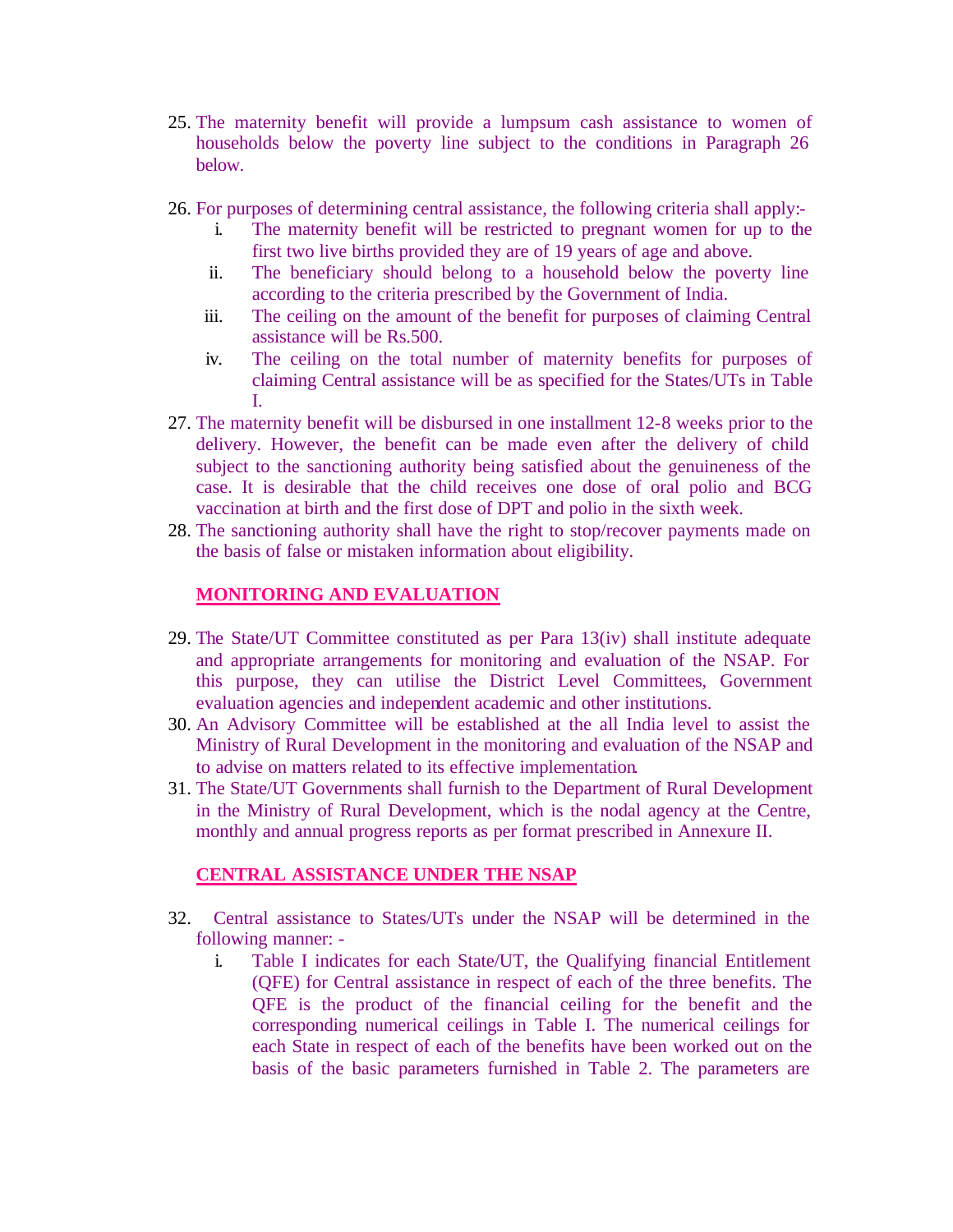liable to be updated from time to time. The method of computation has been explained in the Annexure-I.

- ii. However, the numerical ceiling and the Qualifying Financial Entitlement mentioned above. provide only an upper limit and in so doing the physical and financial target for the long run. Actual physical targets and allocation of funds from year to year for the State Governments will however be based on the budget allocation for NSAP in the current year.
- iii. State/UT Governments will be expected to maintain the level of their own current expenditure on social protection programmes and ensure that Central assistance under the NSAP is in addition to the State budgetary outlays for the current year or 1993-94, whichever is more, on such programmes. This consideration will be taken into account in determining the level of Central assistance. For this purpose, social protection outlays will be taken to include outlays on all social assistance pensions (such as for the old, agricultural labourers, widows, deserted women and the physically handicapped), survivor family benefits, maternity assistance, maternal and child care and child nutrition.
- 33. The procedure for the release of Central assistance will be as follows:
	- a. First installment will be released in the beginning of the financial year on ad-hoc basis to those districts who have claimed second installment in the previous year.
	- b. In case of districts who have not claimed second installment of the previous year, first installment will be released upon their fulfilling all the conditions that would have made them eligible for release of second installment in the previous year i.e. the district should send proposal for release of funds after utilisation of 60% available funds along with Audit Report and Utilisation Certificate in the prescribed proforma through State Govt. in Annexure III.
	- c. The second installment for the districts will be released on the requests of districts through State Government as per Performa given in Annexure III on fulfillment of the following conditions:
		- ß 60% of the total available funds i.e. opening balance for the year and the amount received should be utilised at the time of applying for the second installment.
		- ß The opening balance in the district i.e. the aggregate of balance with DRDA should not exceed 20% of the district allocation during the previous year. In case the opening balance exceeds this limit, the Central share of the excess will be deducted at the time of release of second installment.
		- ß Submission of Audit Report (for each scheme of NSAP separately) for the previous years.
		- ß Submission of utilisation certificate for the previous year in the prescribed proforma (Annexure IV) . Expenditure, available funds and balance as shown in Audit Report & Utilisation Certificate should match.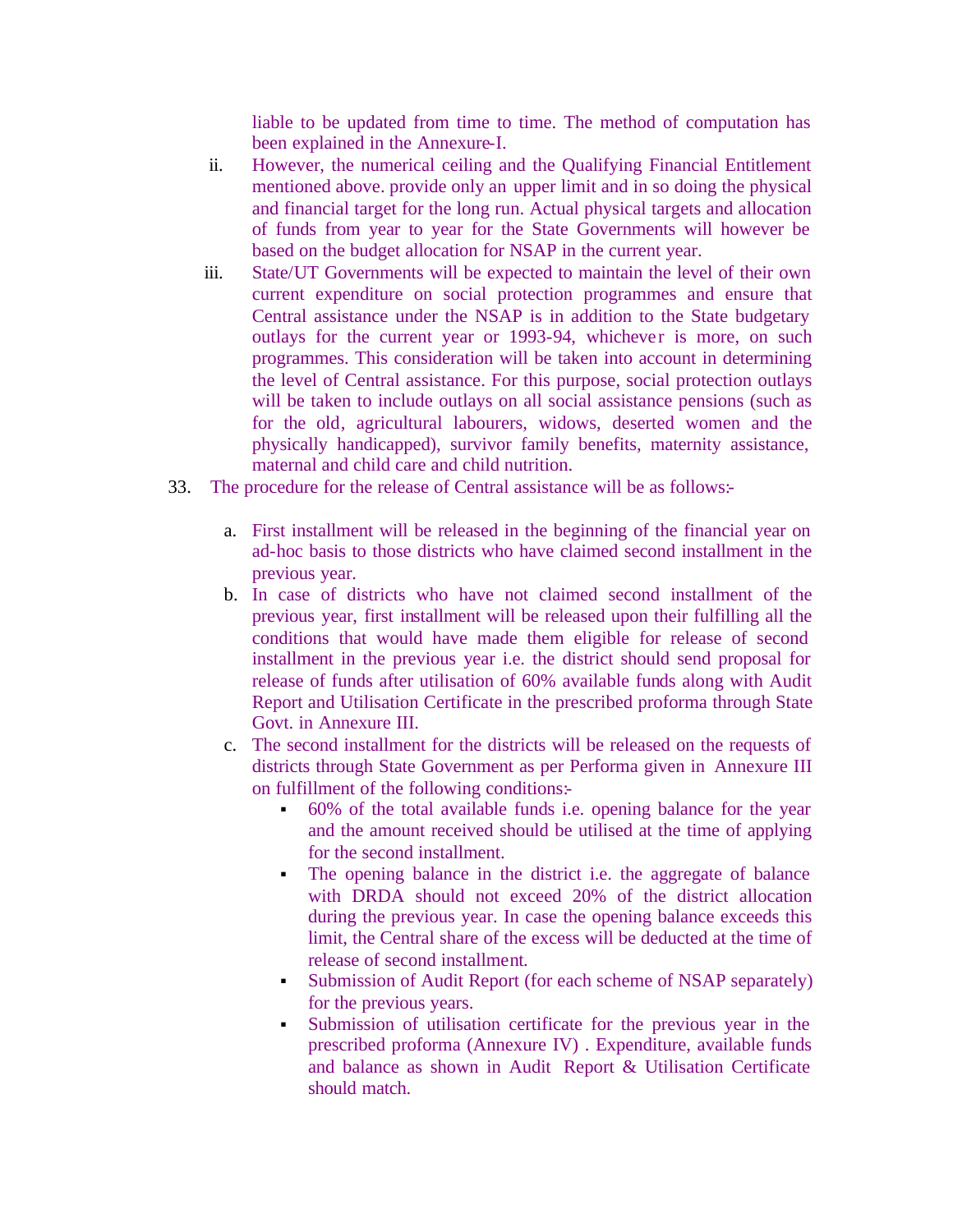d. The quantum of second installment will be dependent on the time of reporting of utilisation. Depending on the receipt of complete proposal for second installment, the quantum will be governed as follows:

Proposal received in:-

December – 50% of allocated funds

January - 40% of allocated funds

February - 30% of allocated funds

March - 20% of allocated funds

Proposal received after 15th March will not be entertained.

## **ANNEXURE I**

- 1. The numerical ceiling and the Qualifying Financial Entitlement given in Table I provide only for upper limit and in so doing the physical and financial target for the long run. Actual physical targets and allocation of funds from year to year for the State/UT Governments will however be based on the budget allocation for NSAP in the current year.
- 2. The following examples indicate how the numerical ceiling and the QFE are worked out. The data used relate to an 'average' State and are based on Census (1991), SRS(1992) and the latest available poverty estimates. The basic parameters assumed in the illustrative examples for an 'average' State are the following:- (I) Population (1998) ; 46949100 (ii) Poverty ratio in total population ; 24.2 per cent (iii) Proportion of 65+ age group in total population 3.9 per cent (iv) Proportion of 18-64 age group in total population 55.6% (v) Age specific mortality in the 18-64 age group 0.0058 (i.e. 5.8 per 1000) (vi) Crude Birth Rate 0.0281 (i.e. 28.1 per 1000) (vii) Proportion of first two live births in total births : 54 per cent.
- 3. The scales of benefits are : (I) Rs.75 per month (i.e. Rs.900 per annum) for old age pensions (ii) Family benefit of Rs.10,000 for poor households on the death of the primary breadwinner (iii) Maternity Benefit of Rs.500 for women in poor households up to the first two live births.

### **Numerical Ceilings and Qualifying Financial Entitlements:**

1. It is assumed that 50 per cent of the population below the poverty line in the age group 65 + will qualify for old age pensions under the destitution criteria laid down. Accordingly, the numerical ceiling for old age pensions in the 'average' State chosen in the example will be : Population x Poverty Ratio x Proportion of 65 + age group in total population x  $0.5 = 46949100 \times 0.242 \times 0.039 \times 0.05 =$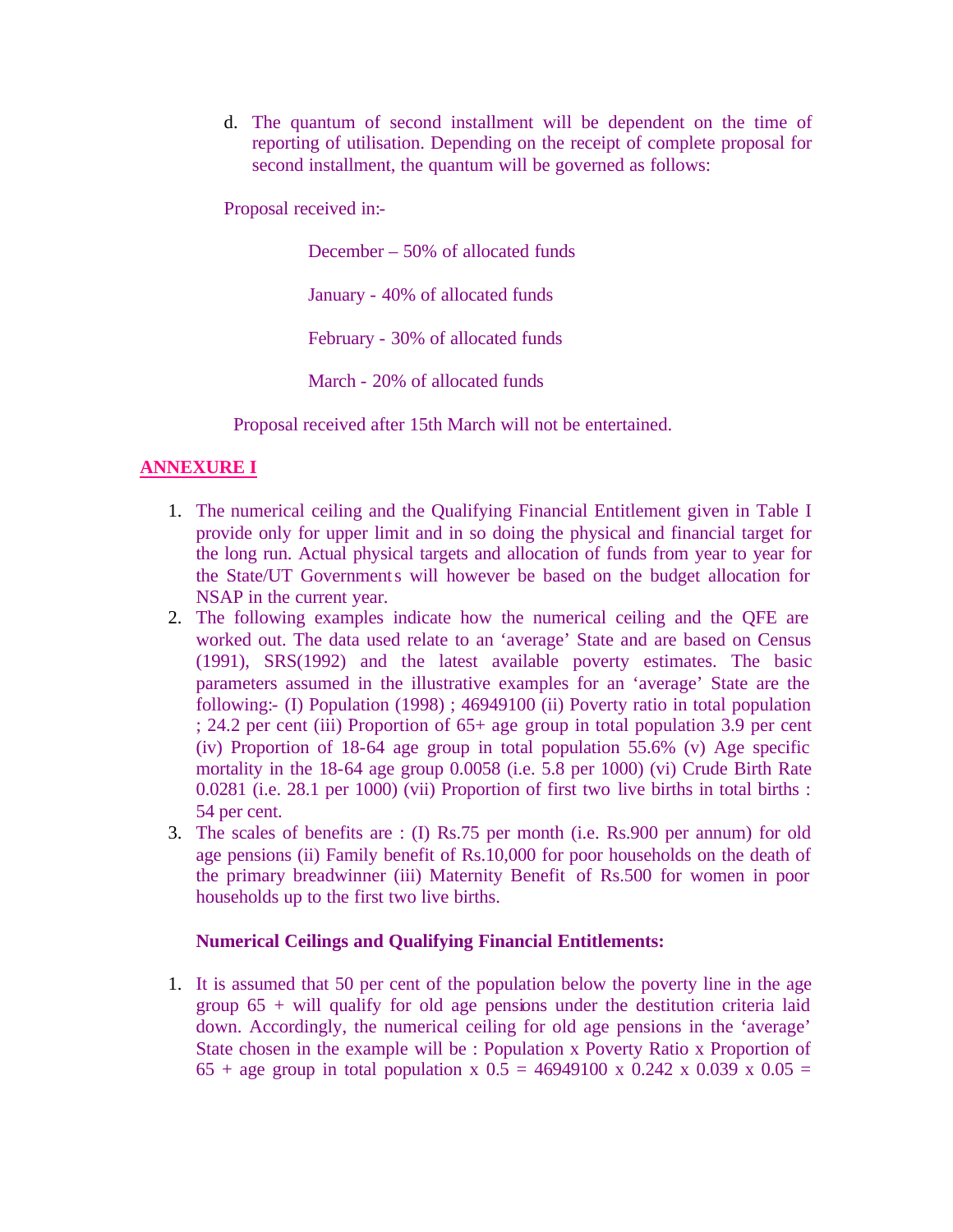221552 or 221200 ( to the nearest hundred). The QFE is Rs.900 x the numerical ceiling =  $900 \times 221600 = 1994.40$  lakhs.

- 2. For the 'average' State, the number of deaths in the 18-64 age group in households below the poverty line can be estimated as : population x Poverty Ratio x Proportion of 18-64 age group in total population x Age specific mortality in 18-64 age group = 46949100 x 0.242 x 0.556 x 0.0058 = 36.639 or 36600. Half the number of such deaths are assumed to relate to the primary breadwinner. The numerical ceiling works out to be :  $0.5 \times 33600 = 18300$ . The QFE will accordingly be : Rs.10000 x  $18300 =$  Rs.1830 lakh.
- 3. The numerical ceiling for maternal benefits will be : Population x Poverty Ratio x Crude Birth Rate x Proportion of first two births in total live births  $=46949100 \text{ x}$ 0.242 x .0281 x  $0.540 = 172402$  or 172500 ( to the nearest hundred). The QFE will be Rs.500 X  $172500 =$  Rs.862.50 lakhs.

**Table 1 : NSAP: Numerical Ceiling and Qualifying Financial Entitlement for States/UTs based on population**

|                   |                              | <b>NOAP</b>                        |                     |                                    | <b>NFBS</b>     |                                    | <b>NMBS</b>   |                    |
|-------------------|------------------------------|------------------------------------|---------------------|------------------------------------|-----------------|------------------------------------|---------------|--------------------|
|                   |                              | <b>Numerical</b><br><b>Ceiling</b> | <b>QFE</b>          | <b>Numerical</b><br><b>Ceiling</b> | <b>QFE</b>      | <b>Numerical</b><br><b>Ceiling</b> | <b>QFE</b>    | $(Col.4+$<br>$6+8$ |
| Sl. No.           | Name of<br><b>States/UTs</b> | (No)                               | (Rs. Lakh)          | (No)                               | (Rs)<br>Lakh)   | (No)                               | (Rs.<br>Lakh) | (Rs. Lakh)         |
| $\left( l\right)$ | (2)                          | (3)                                | $\boldsymbol{r}(4)$ | (5)                                | (6)             | (7)                                | (8)           | (9)                |
| $\mathbf{1}$      | Andhra Pradesh*              | 466000                             | 4194                | 28800                              | 2880            | 284900                             | 1424.5        | 8498.5             |
| $\overline{2}$    | Arunachal<br>Pradesh         | 9200                               | 82.8                | 800                                | 80              | 11500                              | 57.5          | 220.3              |
| 3                 | Assam                        | 133200                             | 1198.8              | 21500                              | 2150            | 177900                             | 889.5         | 4238.3             |
| $\overline{4}$    | Bihar                        | 1107700                            | 9969.3              | 90500                              | 9050            | 862300                             | 4311.5        | 23330.8            |
| 5                 | Goa                          | 4500                               | 40.5                | 300                                | 30              | 5700                               | 28.5          | 99                 |
| 6                 | Gujarat                      | 221600                             | 1994.4              | 18300                              | 1830            | 172500                             | 862.5         | 4686.9             |
| 7                 | Haryana                      | 86300                              | 776.7               | 6100                               | 610             | 87500                              | 437.5         | 1824.2             |
| 8                 | Himachal<br>Pradesh          | 38100                              | 342.9               | 2300                               | 230             | 47500                              | 237.5         | 810.4              |
| 9                 | J & K                        | 51100                              | 459.9               | 3100                               | 310             | 63800                              | 319           | 1088.9             |
| 10                | Karnataka                    | 340200                             | 3061.8              | 24500                              | 2450            | 270600                             | 1353          | 6864.8             |
| 11                | Kerala                       | 224900                             | 2024.1              | 9200                               | 920             | 116800                             | 584           | 3528.1             |
| 12                | Madhya Pradesh               | 599000                             | 5391                | 60000                              | 6000            | 597700                             | 2988.5        | 14379.5            |
| 13                | Maharashtra                  | 669800                             | 6028.2              | 48000                              | 4800            | 509200                             | 2546          | 13374.2            |
| 14                | Manipur                      | 16600                              | 149.4               | 900                                | 90              | 20700                              | 103.5         | 342.9              |
| 15                | Meghalaya                    | 17900                              | 161.1               | 1000                               | 100             | 22400                              | 112           | 373.1              |
| 16                | Mizoram                      | 5000                               | 45                  | 300                                | 30 <sub>l</sub> | 6300                               | 31.5          | 106.5              |
| 17                | Nagaland                     | 13000                              | 117                 | 500                                | 50              | 16300                              | 81.5          | 248.5              |
| 18                | Orissa                       | 324000                             | 2916                | 34900                              | 3490            | 289700                             | 1448.5        | 7854.5             |

*Projections as on 1.7.98 and poverty ratios based on (Modified Expert Group) Report for 1993-94*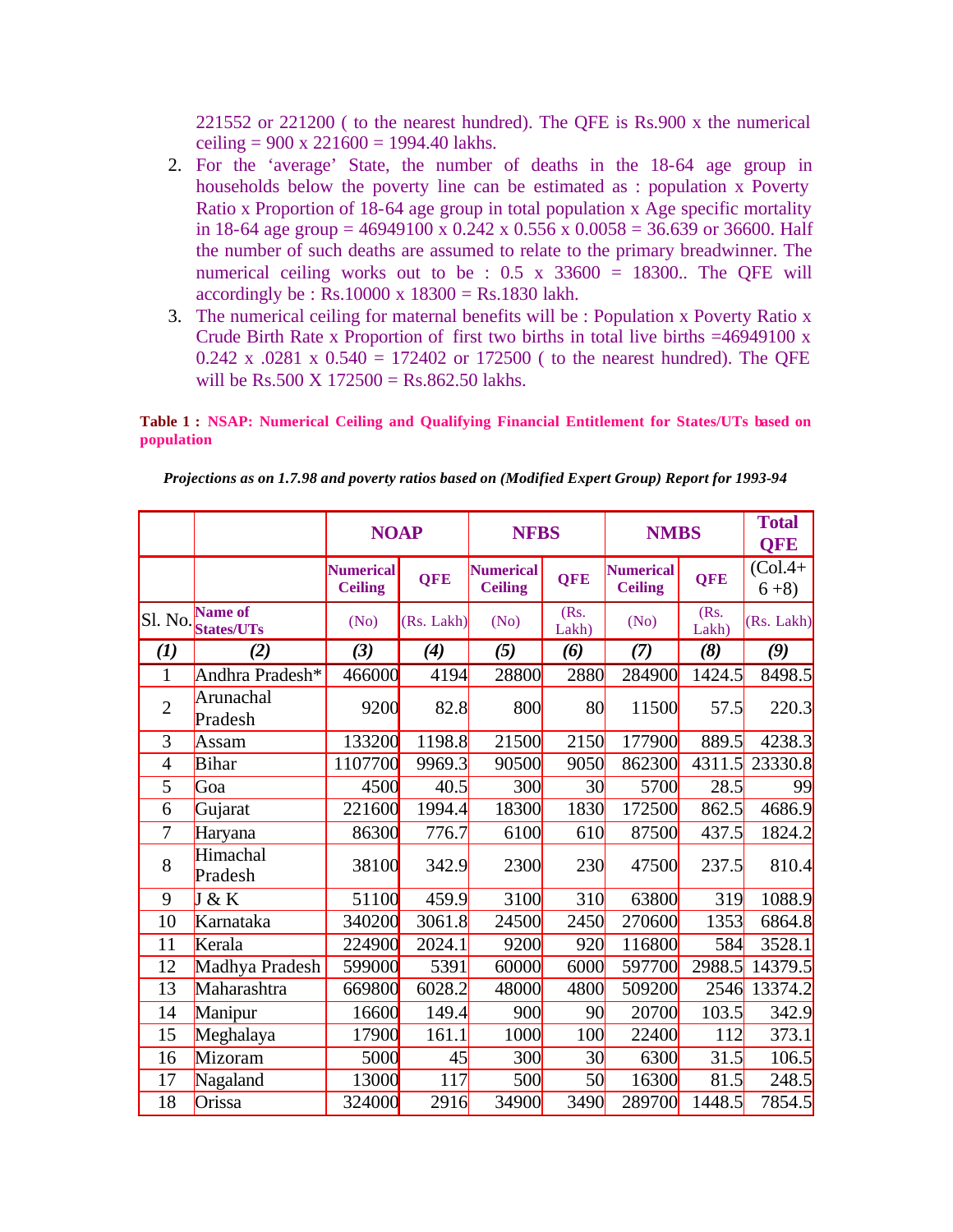| 19 | Punjab               | 62300           | 560.7   | 3800   | <b>380</b>      | 45900   | 229.5           | 1170.2  |
|----|----------------------|-----------------|---------|--------|-----------------|---------|-----------------|---------|
| 20 | Rajasthan            | 237500          | 2137.5  | 18800  | 1880            | 258000  | 1290            | 5307.5  |
| 21 | Sikkim               | 4800            | 43.2    | 300    | 30 <sup>l</sup> | 6000    | 30 <sup>l</sup> | 103.2   |
| 22 | Tamilnadu            | 430300          | 3872.7  | 36600  | 3660            | 318900  | 1594.5          | 9127.2  |
| 23 | Tripura              | 28700           | 258.3   | 1700   | 170             | 35800   | 179             | 607.3   |
| 24 | <b>Uttar Pradesh</b> | 1255200         | 11296.8 | 113300 | 11330           | 1133300 | 5666.5          | 28293.3 |
| 25 | <b>West Bengal</b>   | 478400          | 4305.6  | 42700  | 4270            | 391200  | 1956            | 10531.6 |
| 26 | $A & N$ Islands      | 2800            | 25.2    | 200    | 20              | 3500    | 17.5            | 62.7    |
| 27 | Chandigarh           | 2200            | 19.8    | 100    | 10 <sup>l</sup> | 2800    | 14              | 43.8    |
| 28 | $D & N$ Haveli       | 1900            | 17.1    | 200    | 20              | 2400    | 12              | 49.1    |
| 29 | Daman & Diu          | 400             | 3.6     | 0      |                 | 500     | 2.5             | 6.1     |
| 30 | NCT Delhi            | 40200           | 361.8   | 2300   | 230             | 50300   | 251.5           | 843.3   |
| 31 | Lakshadweep          | 30 <sub>0</sub> | 2.7     | 0      |                 | 400     | $\overline{2}$  | 4.7     |
| 32 | Pondicherry          | 7900            | 71.1    | 500    | 50              | 9900    | 49.5            | 170.6   |
|    | Total                | 6881000         | 61929   | 571500 | 57150           | 5822200 | 2911            | 148190  |

Note : The numerical ceilings have been worked out with reference to the basic parameters for each State give in Table 2 following the procedure explained in the Annexure. The figures are to the nearest hundred. The Qualifying Financial Entitlement is the numerical ceiling multiplied by the financial ceiling for the relevant benefit.

| SI. No.        | <b>State</b>         | Projected<br><b>Population as on Ratio based</b><br>$1 - 7 - 98$ | <b>Poverty</b><br><b>on Modified</b><br><b>Expert</b><br>Group<br><b>Report for</b><br>1993-94 | <b>Ratio of</b><br>$65+age$<br>group in<br>total<br>population | Ratio of 18-<br>64 age group mortality in<br>in total<br>population | Age specific<br>18-64 | <b>Crude</b><br><b>Birth</b><br>rate | Ratio of<br>first two<br>births in<br>total<br><b>births</b> |
|----------------|----------------------|------------------------------------------------------------------|------------------------------------------------------------------------------------------------|----------------------------------------------------------------|---------------------------------------------------------------------|-----------------------|--------------------------------------|--------------------------------------------------------------|
| $\mathbf{U}$   | (2)                  | (3)                                                              | $\boldsymbol{r}(4)$                                                                            | (5)                                                            | (6)                                                                 | (7)                   | (8)                                  | (9)                                                          |
| 1              | Andhra Pradesh       | 75183500                                                         | 0.222                                                                                          | 0.041                                                          | 0.557                                                               | 0.0062                | 0.0245                               | 0.697                                                        |
| $\overline{2}$ | Arunachal<br>Pradesh | 1036000                                                          | 0.394                                                                                          | 0.045                                                          | 0.52                                                                | 0.0071                | 0.029                                | 0.969                                                        |
| 3              | Assam                | 26084500                                                         | 0.409                                                                                          | 0.025                                                          | 0.553                                                               | 0.0073                | 0.0308                               | 0.542                                                        |
| $\overline{4}$ | Bihar                | 100776900                                                        | 0.55                                                                                           | 0.04                                                           | 0.495                                                               | 0.0066                | 0.0323                               | 0.482                                                        |
| 5              | Goa                  | 1352300                                                          | 0.149                                                                                          | 0.045                                                          | 0.625                                                               | 0.0052                | 0.029                                | 0.969                                                        |
| 6              | Gujarat              | 46949100                                                         | 0.242                                                                                          | 0.039                                                          | 0.556                                                               | 0.0058                | 0.0281                               | 0.54                                                         |
| 7              | Haryana              | 19142000                                                         | 0.251                                                                                          | 0.036                                                          | 0.513                                                               | 0.005                 | 0.032                                | 0.57                                                         |
| 8              | Himachal<br>Pradesh  | 5949500                                                          | 0.284                                                                                          | 0.045                                                          | 0.52                                                                | 0.0053                | 0.029                                | 0.969                                                        |
| 9              | J & K                | 9026600                                                          | 0.252                                                                                          | 0.045                                                          | 0.52                                                                | 0.0053                | 0.029                                | 0.969                                                        |
| 10             | Karnataka            | 50051300                                                         | 0.332                                                                                          | 0.041                                                          | 0.546                                                               | 0.0054                | 0.0263                               | 0.62                                                         |
| 11             | Kerala               | 32161800                                                         | 0.254                                                                                          | 0.055                                                          | 0.59                                                                | 0.0038                | 0.0177                               | 0.807                                                        |
| 12             | Madhya Pradesh       | 76143800                                                         | 0.425                                                                                          | 0.037                                                          | 0.522                                                               | 0.0071                | 0.0349                               | 0.529                                                        |
| 13             | Maharashtra          | 90860800                                                         | 0.369                                                                                          | 0.04                                                           | 0.551                                                               | 0.0052                | 0.0253                               | 0.601                                                        |
| 14             | Manipur              | 2180800                                                          | 0.338                                                                                          | 0.045                                                          | 0.509                                                               | 0.0046                | 0.029                                | 0.969                                                        |

*Table 2 : NSAP : Revised Basic Parameters for Sates/UTs*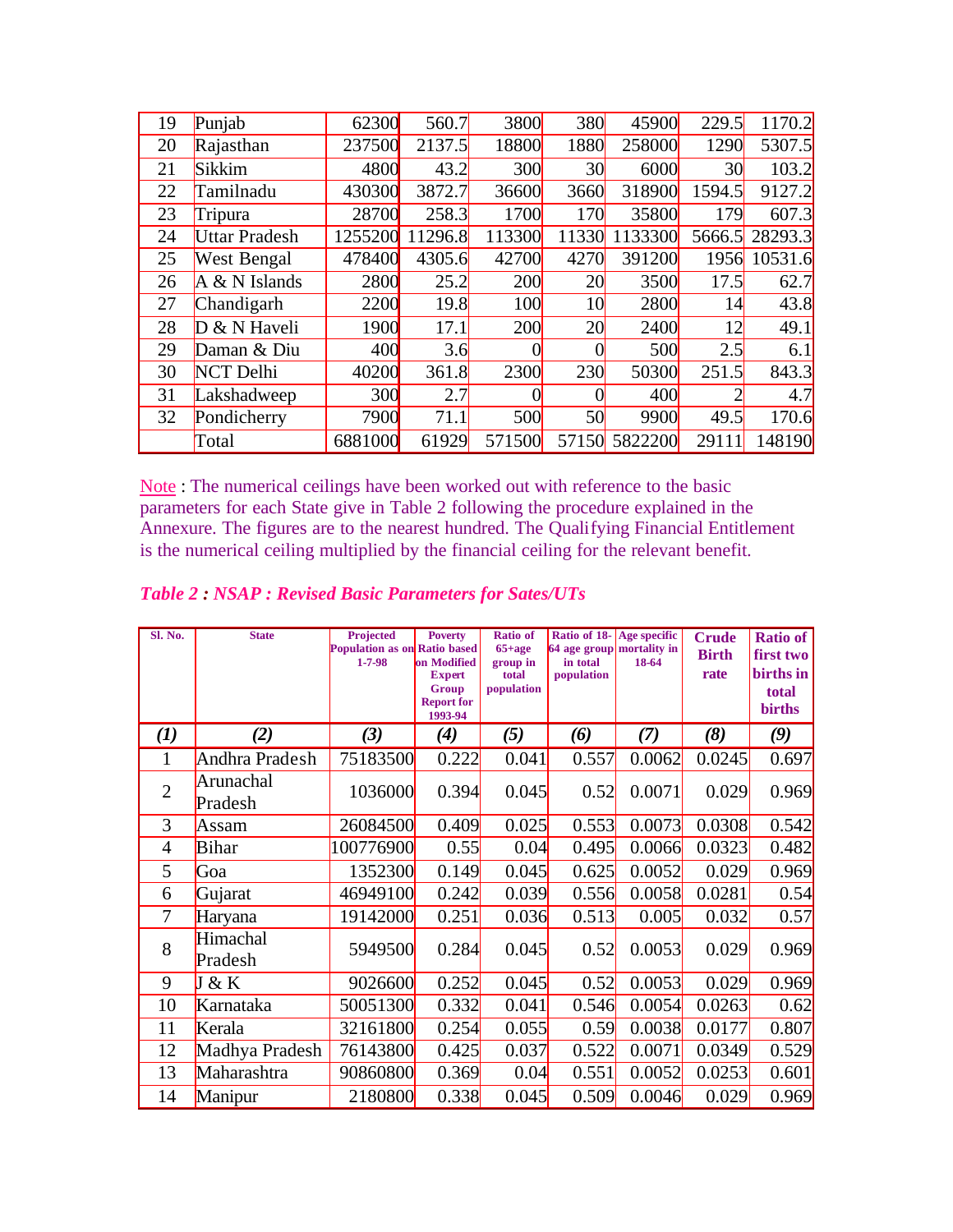| 15 | Meghalaya            | 2103200   | 0.379 | 0.045 | 0.505 | 0.005  | 0.029  | 0.969 |
|----|----------------------|-----------|-------|-------|-------|--------|--------|-------|
| 16 | Mizoram              | 866900    | 0.257 | 0.045 | 0.52  | 0.0053 | 0.029  | 0.969 |
| 17 | Nagaland             | 1525400   | 0.379 | 0.045 | 0.574 | 0.003  | 0.029  | 0.969 |
| 18 | Orissa               | 36069800  | 0.486 | 0.037 | 0.553 | 0.0072 | 0.0278 | 0.595 |
| 19 | Punjab               | 22532800  | 0.118 | 0.047 | 0.555 | 0.0052 | 0.0271 | 0.638 |
| 20 | Rajasthan            | 50974800  | 0.274 | 0.034 | 0.517 | 0.0052 | 0.0349 | 0.529 |
| 21 | Sikkim               | 514400    | 0.414 | 0.045 | 0.528 | 0.0051 | 0.029  | 0.969 |
| 22 | Tamilnadu            | 59922200  | 0.35  | 0.041 | 0.591 | 0.0059 | 0.0207 | 0.734 |
| 23 | Tripura              | 3268200   | 0.39  | 0.045 | 0.553 | 0.0047 | 0.029  | 0.969 |
| 24 | <b>Uttar Pradesh</b> | 157578400 | 0.409 | 0.039 | 0.503 | 0.007  | 0.0363 | 0.485 |
| 25 | West Bengal          | 76666000  | 0.357 | 0.035 | 0.558 | 0.0056 | 0.0248 | 0.577 |
| 26 | A & N Islands        | 364900    | 0.345 | 0.045 | 0.556 | 0.0044 | 0.029  | 0.969 |
| 27 | Chandigarh           | 877300    | 0.114 | 0.045 | 0.614 | 0.0026 | 0.029  | 0.969 |
| 28 | $D & N$ Haveli       | 168500    | 0.508 | 0.045 | 0.505 | 0.0088 | 0.029  | 0.969 |
| 29 | Daman & Diu          | 117700    | 0.158 | 0.045 | 0.556 | 0.0054 | 0.029  | 0.969 |
| 30 | NCT Delhi            | 12175000  | 0.147 | 0.045 | 0.571 | 0.0045 | 0.029  | 0.969 |
| 31 | Lakshadweep          | 61800     | 0.25  | 0.045 | 0.534 | 0.0054 | 0.029  | 0.969 |
| 32 | Pondicherry          | 938400    | 0.374 | 0.045 | 0.59  | 0.0053 | 0.029  | 0.969 |
|    | All India            | 963624600 |       |       |       |        |        |       |

#### **ANNEXURE III**

### **Proforma for release of funds under NSAP**

- 1. Name of the Scheme
- 2. Name of the district/State
- 3. (i) Physical Target for the district during year
- (ii) Physical Target achieved during
- 4. Financial Allocation during the year
- 5. Opening balance as on 1.4.\_\_\_\_\_\_
- 6. Funds released during the year
- 7. Total funds available
- 8. Funds utilised up-to-date
- 9. Percentage of utilisation
- 10. Balance as on \_\_\_\_\_\_\_\_\_\_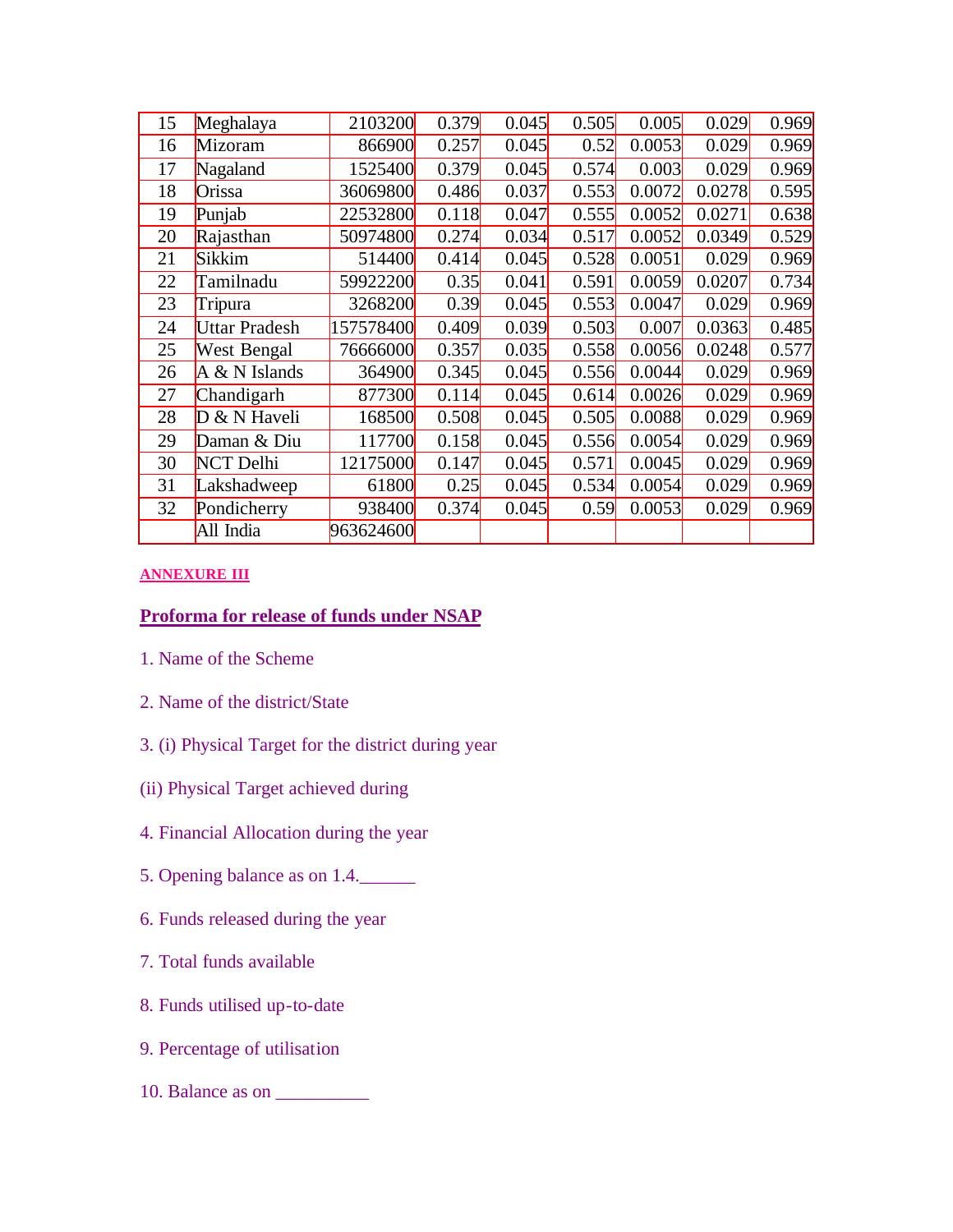11. Enclose a copy of utilisation certificate for the pervious year

12. Enclose a copy of Audit Report for the previous year'

It is certified that :

- i. Conditions on which funds were sanctioned have been fulfilled and that the funds reported above has been actually utilised for the purpose for which it was sanctioned.
- ii. There is no committed liability of previous year.
- iii. Panchayats are involved in the identification of the beneficiary.

Signature Chief Executive Officer, Zilla Panchayat Collector/ District Magistrate

Note :

- 1. The figures shown in Audit Report should tally with the figures as in utilisation certificate and the same should be furnished separately for the three schemes of NSAP. A separate proposal should be furnished separately for each scheme of NSAP.
- 2. A district should apply for release of second installment after utilisation of 60% funds.

### **ANNEXURE IV**

### **UTILISATION CERTIFICATE – NSAP**

1. District/ District Rural Development Agency/Zilla Parishad -------------------------

2. Utilisation Certificate for the year-----------------------------------------

3. Unspent balance from previous year --------------------------------------

4. Grants received during the year-------------------------------------------

Letter No. Date Central Govt.

| ×<br>۰. |  |
|---------|--|
|         |  |
| $\sim$  |  |
|         |  |
|         |  |

ii. iii.

5. Miscellaneous receipts of the Agency, if any under NSAP